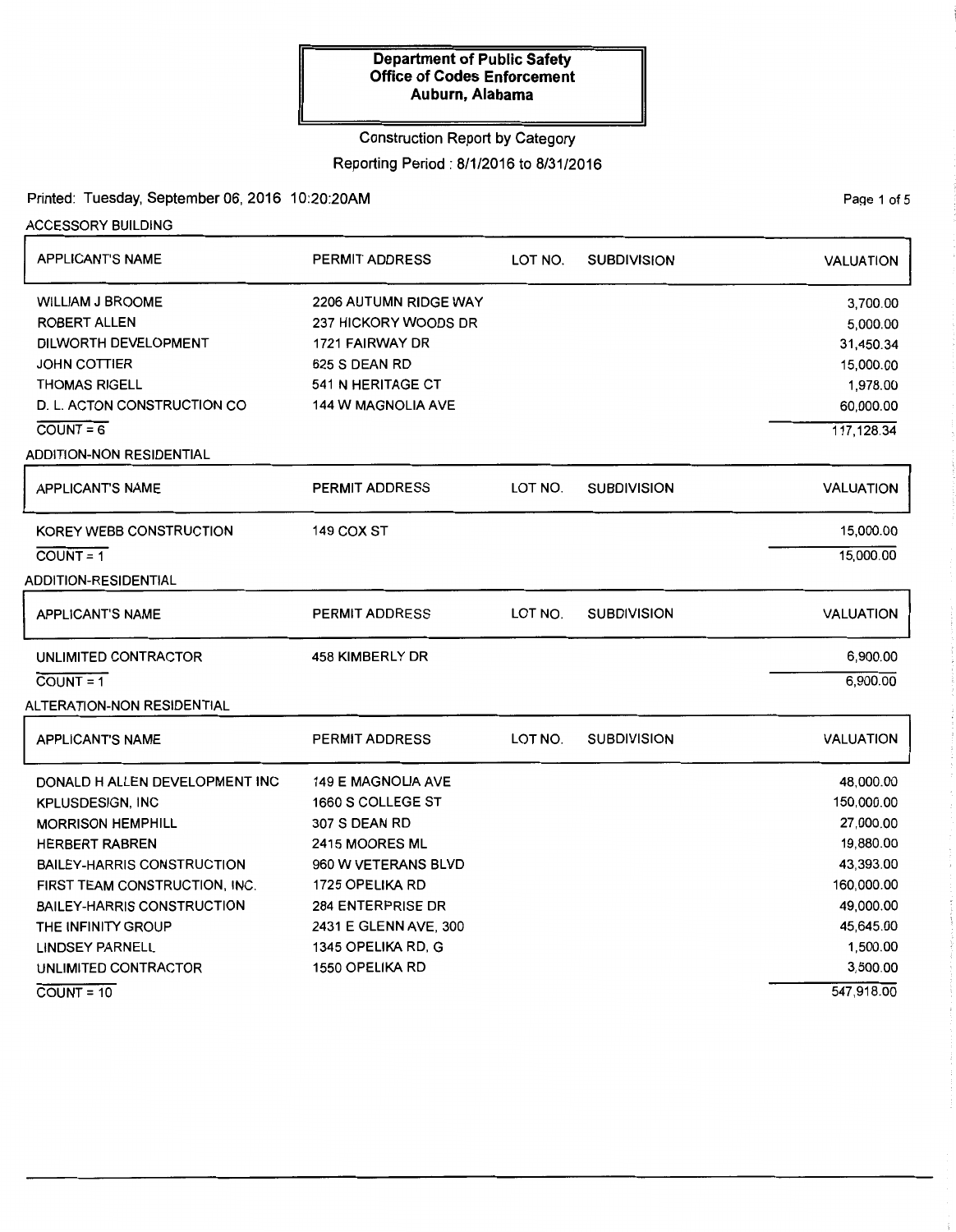# Construction Report by Category

## Reporting Period: 8/1/2016 to 8/31/2016

### Printed: Tuesday, September 06, 2016 10:20:20AM Page 2 of 5

ALTERATION-RESIDENTIAL

| <b>APPLICANT'S NAME</b>        | <b>PERMIT ADDRESS</b>   | LOT NO. | <b>SUBDIVISION</b> | <b>VALUATION</b> |
|--------------------------------|-------------------------|---------|--------------------|------------------|
| <b>GTR CONTRACTORS</b>         | 1118 OLD MILL RD        |         |                    | 90,000.00        |
| <b>JOHN SEWELL</b>             | 2250 SPRINGWOOD DR      |         |                    | 300.00           |
| <b>H &amp; H CONSTRUCTION</b>  | <b>1520 BENEDICT PL</b> |         |                    | 10,000.00        |
| AKT CONSTRUCTION COMPANY       | 2636 BENT CREEK RD      |         |                    | 8,000.00         |
| <b>SCHUMACHER HOMES LLC</b>    | 454 KIMBERLY DR         |         |                    | 40,000.00        |
| DONALD ALLEN DEVELOPMENT       | 327 E GLENN AVE         |         |                    | 95,000.00        |
| <b>RICK'S HOME IMPROVEMENT</b> | 145 E DRAKE AVE         |         |                    | 3,000.00         |
| WINDOW WORLD OF MONTGOMERY     | 1605 CRESCENT BLVD      |         |                    | 5,340.00         |
| KOREY WEBB CONSTRUCTION        | 434 E MAGNOLIA AVE      |         |                    | 5,000.00         |
| COLUMBUS SOLARIUMS INC.        | 986 PARK LANE RD        |         |                    | 12,500.00        |
| HUDMON CONSTRUCTION COMPANY IN | 2863 HAMILTON RD        |         |                    | 8,400.00         |
| WINDOW WORLD OF MONTGOMERY     | 508 BYRD ST             |         |                    | 2,778.00         |
| S & A CONTRACTING              | 2591 N COLLEGE ST       |         |                    | 3,400.00         |
| <b>AMY SPARKS</b>              | 3297 S COLLEGE ST       |         |                    | 20,000.00        |
| $COUNT = 14$                   |                         |         |                    | 303,718.00       |
| AMUSEMENT/SOCIAL/RECREATIONAL  |                         |         |                    |                  |
| <b>APPLICANT'S NAME</b>        | <b>PERMIT ADDRESS</b>   | LOT NO. | <b>SUBDIVISION</b> | <b>VALUATION</b> |
| SOUTHEAST POOL BUILDERS        | 455 NOTTINGHAM DR       |         |                    | 30,000.00        |
| SOUTHEAST POOL BUILDERS        | 295 QUARRY PL           |         |                    | 17,000.00        |
| <b>BLUE HAVEN POOLS</b>        | 667 COTSWOLD WAY        |         |                    | 30,000.00        |
| $COUNT = 3$                    |                         |         |                    | 77,000.00        |
| OFFICE/BANK/PROFESSIONAL       |                         |         |                    |                  |
| <b>APPLICANT'S NAME</b>        | <b>PERMIT ADDRESS</b>   | LOT NO. | <b>SUBDIVISION</b> | <b>VALUATION</b> |
| <b>WHATLEY CONSTR CO</b>       | 1901 E GLENN AVE        |         |                    | 2,576,266.98     |
| JEROME JOSEPH CIARAVINO        | 312 N GAY ST            |         |                    | 4,450,000.00     |
| $COUNT = 2$                    |                         |         |                    | 7,026,266.98     |
| ROOFING- NON RESIDENTIAL       |                         |         |                    |                  |
| <b>APPLICANT'S NAME</b>        | <b>PERMIT ADDRESS</b>   | LOT NO. | <b>SUBDIVISION</b> | <b>VALUATION</b> |
| <b>B &amp; L ROOFING</b>       | 824 E GLENN AVE         |         |                    | 5,900.00         |
| SUPERIOR ROOFING               | 420 S GAY ST            |         |                    | 5,750.00         |
| $COUNT = 2$                    |                         |         |                    | 11,650.00        |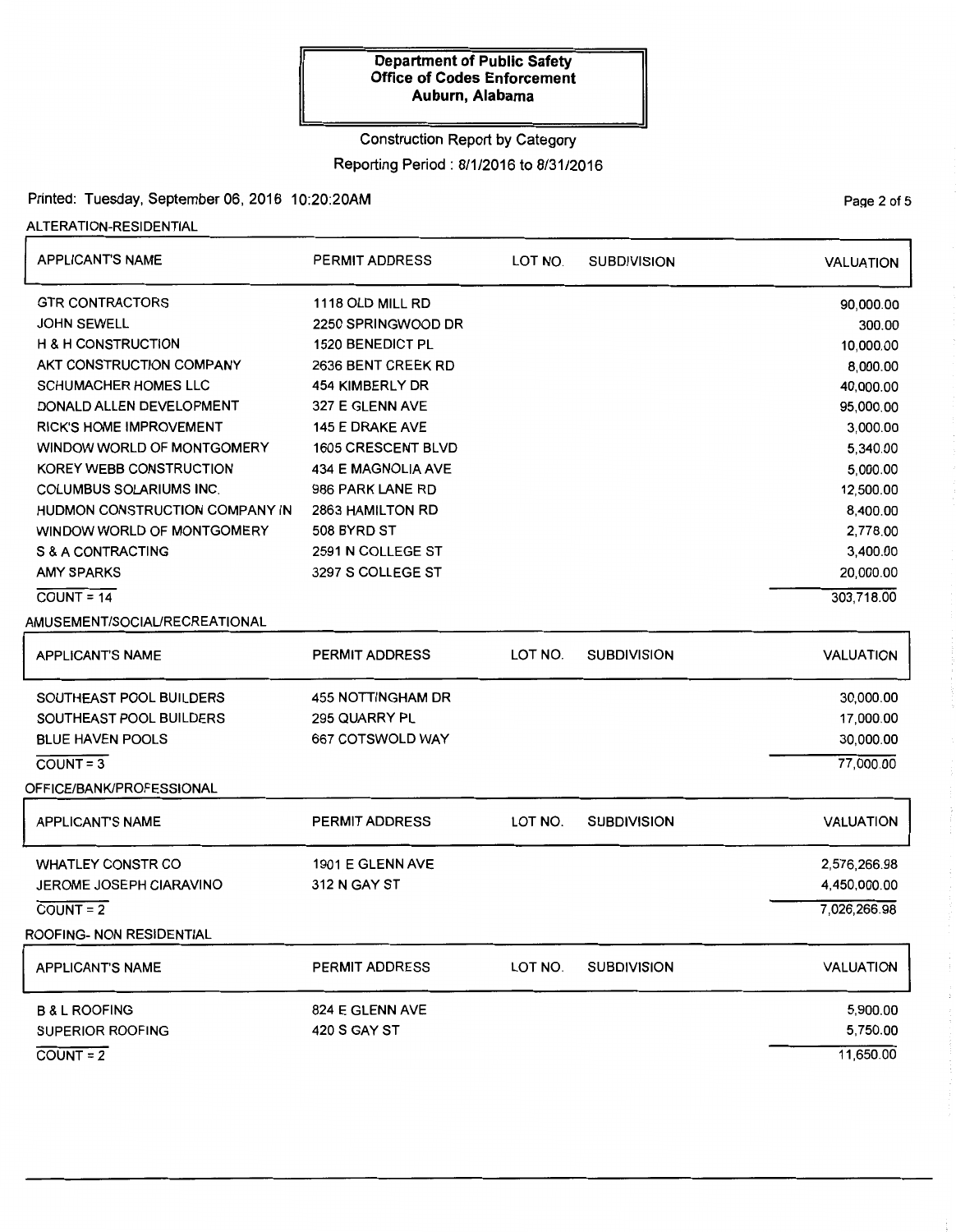## Construction Report by Category

## Reporting Period: 8/1/2016 to 8/31/2016

# Printed: Tuesday, September 06, 2016 10:20:20AM

ROOFING-RESIDENTIAL

| <b>APPLICANTS NAME</b>       | PERMIT ADDRESS         | LOT NO. | <b>SUBDIVISION</b> | <b>VALUATION</b> |
|------------------------------|------------------------|---------|--------------------|------------------|
| <b>SUPERIOR ROOFING</b>      | 1900 N ASHE CT         |         |                    | 19,500.00        |
| <b>WAYNE'S ROOFING</b>       | 1107 EAGLE CIR         |         |                    | 3,000.00         |
| OPELIKA AUBURN ROOFING       | 612 E GLENN AVE        |         |                    | 4.394.53         |
| <b>BILL LYNN</b>             | 809 E MAGNOLIA AVE     |         |                    | 4,400.00         |
| <b>SUPERIOR ROOFING</b>      | <b>1849 HAYDEN AVE</b> |         |                    | 11,530.00        |
| <b>HOLLAND HOMES INC.</b>    | <b>1827 ROANOKE LN</b> |         |                    | 9,830.78         |
| SUPERIOR ROOFING             | 720 HIGHLAND RD        |         |                    | 16,095.00        |
| MIKE MERFY'S ROOFING         | 844 TACOMA DR          |         |                    | 3,800.00         |
| <b>JANET GILMER</b>          | 161 SHORT ST           |         |                    | 1,800.00         |
| SUPERIOR ROOFING             | 880 TACOMA DR          |         |                    | 5,295.00         |
| $COUNT = 10$                 |                        |         |                    | 79,645.31        |
| SINGLE FAMILY HOUSE-ATTACHED |                        |         |                    |                  |

| <b>APPLICANT'S NAME</b>      | <b>PERMIT ADDRESS</b>    | LOT NO. | <b>SUBDIVISION</b>              | VALUATION  |
|------------------------------|--------------------------|---------|---------------------------------|------------|
| <b>SELBY ENTERPRISES LLC</b> | 2023 STEPHANIE CT        | 26      | <b>HILLTOP PINE SUBDIVISION</b> | 181,264.80 |
| <b>SELBY ENTERPRISES LLC</b> | 2037 STEPHANIE CT        | 32      | <b>HILLTOP PINE SUBDIVISION</b> | 181,264.80 |
| <b>SELBY ENTERPRISES LLC</b> | 2021 STEPHANIE CT        | 25      | <b>HILLTOP PINE SUBDIVISION</b> | 159,379.60 |
| <b>SELBY ENTERPRISES LLC</b> | 2027 STEPHANIE CT        | 27      | <b>HILLTOP PINE SUBDIVISION</b> | 181,264.80 |
| <b>SELBY ENTERPRISES LLC</b> | 2031 STEPHANIE CT        | 30      | <b>HILLTOP PINE SUBDIVISION</b> | 181.264.80 |
| <b>SELBY ENTERPRISES LLC</b> | 2025 STEPHANIE CT        | 27      | <b>HILLTOP PINE SUBDIVISION</b> | 159,379.60 |
| <b>SELBY ENTERPRISES LLC</b> | 2029 STEPHANIE CT        | 29      | <b>HILLTOP PINE SUBDIVISION</b> | 159,379.60 |
| <b>SELBY ENTERPRISES LLC</b> | <b>2033 STEPHANIE CT</b> | 33      | <b>HILLTOP PINE SUBDIVISION</b> | 159,379.60 |
| $COUNT = 8$                  |                          |         |                                 | 362,577.60 |

PaQe 3 of 5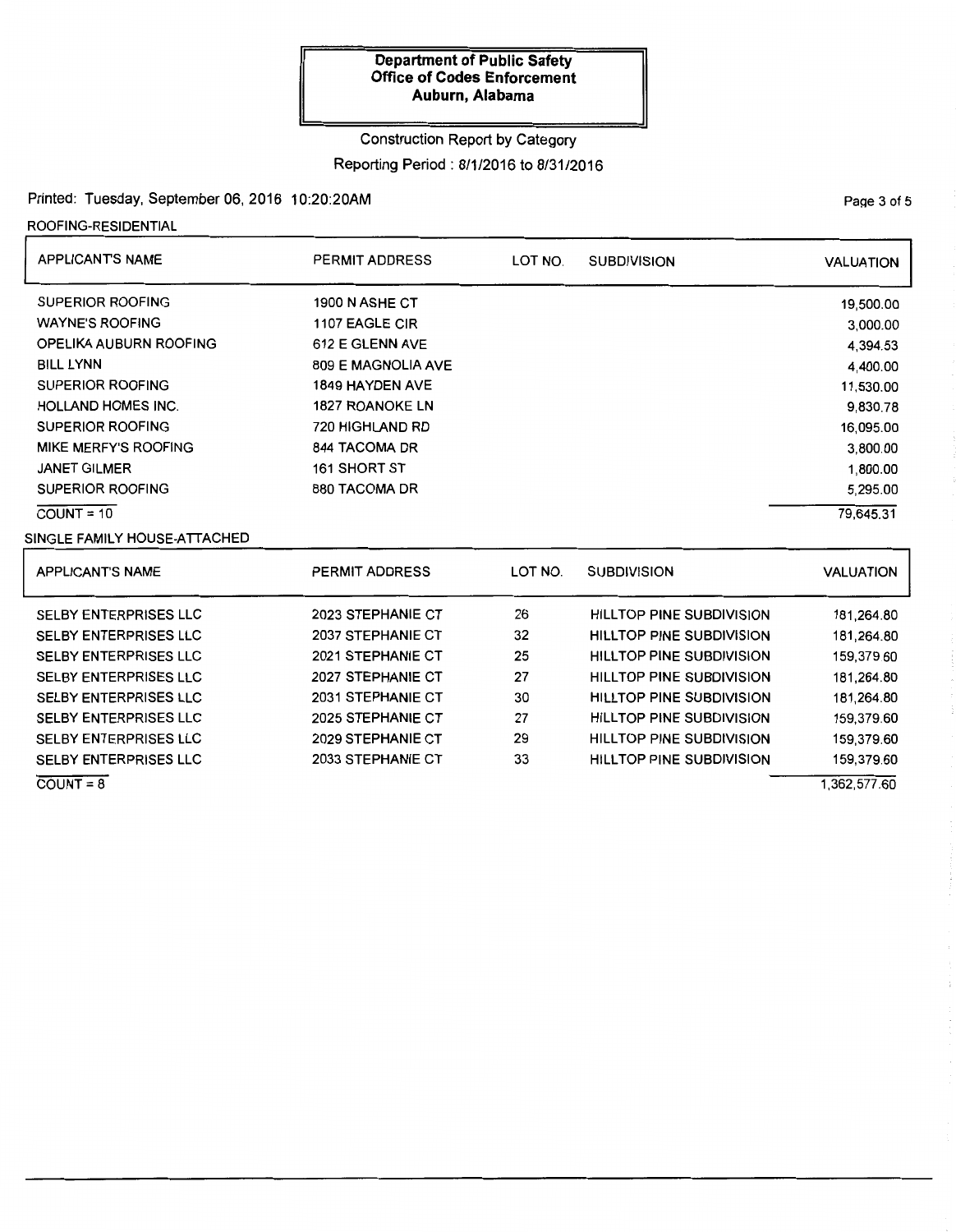# Construction Report by Category Reporting Period: 8/1/2016 to 8/31/2016

### Printed: Tuesday, September 06, 2016 10:20:20AM Page 4 of 5

# SINGLE FAMILY HOUSE-DETACHED

| <b>APPLICANT'S NAME</b>               | <b>PERMIT ADDRESS</b>      | LOT NO. | <b>SUBDIVISION</b>           | <b>VALUATION</b> |
|---------------------------------------|----------------------------|---------|------------------------------|------------------|
| BUILDERS PROFESSIONAL GROUP           | 1269 TULIP CT              | 34      | <b>GARDENS AT GATEWOOD</b>   | 274,263.18       |
| <b>HARRIS DOYLE HOMES</b>             | 2428 MIMMS LN              | 17      | <b>PRESERVE</b>              | 365,618.24       |
| <b>MICHAEL ALLEN HOMES</b>            | 2173 WELCH XING            | 49      | <b>ASHETON LAKES</b>         | 281,587.44       |
| ASTRATA CONTRACTING                   | 2006 EAST LAKE BLVD        | 90      | <b>EAST LAKE SUBDIVISION</b> | 375,118.26       |
| <b>BUILDERS PROFESSIONAL GROUP</b>    | 2707 MIMMS LN              | 206     | <b>MIMMS TRAIL</b>           | 403,639.91       |
| <b>BUILDERS PROFESSIONAL GROUP</b>    | <b>2714 MIMMS LN</b>       | 146     | <b>MIMMS TRAIL</b>           | 337,709.60       |
| <b>GRINER CONSTRUCTION</b>            | 2359 MIMMS LN              | 220     | <b>MIMMS TRAIL</b>           | 228,741.49       |
| <b>STONE MARTIN BUILDERS</b>          | 2611 SALFORD ST            | 61      | <b>COTSWOLDS</b>             | 302,292.47       |
| DILWORTH DEVELOPMENT                  | 906 FALCONER DR            | 147     | YARBROUGH FARMS -THE PARC    | 319,817.72       |
| <b>EDGAR HUGHSTON BUILDER INC.</b>    | 2199 MORGAN DR             | 106     | <b>MORGAN WOODS</b>          | 324, 150.57      |
| THE WORTHY GROUP, INC.                | 2376 MIMMS LN              | 235     | <b>MIMMS TRAIL</b>           | 295,750.64       |
| DILWORTH DEVELOPMENT                  | 928 ANDREWS AVE            | 201     | YARBROUGH FARMS - THE PARC   | 288,010.07       |
| DILWORTH DEVELOPMENT                  | 951 ANDREWS AVE            | 212     | YARBROUGH FARMS - THE PARC   | 308,907.69       |
| <b>GRAYHAWK HOMES INC</b>             | 2201 CONSERVATION DR       | 71      | <b>PRESERVE</b>              | 301,804.04       |
| <b>EASTBROOK HOMES</b>                | 2093 COVEY DR              | 345     | <b>PRESERVE</b>              | 220,116.20       |
| DILWORTH DEVELOPMENT                  | 1638 WOODLEY CIR           | 10      | <b>MILLWOOD</b>              | 255,651.15       |
| TOLAND CONSTRUCTION                   | 2071 W FARMVILLE RD        | 230     | <b>PRESERVE</b>              | 264,000.00       |
| <b>DEAN SPRATLIN CONSTRUCTION INC</b> | 1607 CLUB CREEK DR         | 130     | YARBROUGH FARMS PAHSE 3      | 398,240.62       |
| HOMEWORKS OF ALABAMA INC              | 2241 N DONAHUE DR          | 70      | OAK GROVE                    | 276,200.72       |
| STONE MARTIN BUILDERS                 | 1973 KARLA CT              | 56      | <b>DONAHUE RIDGE</b>         | 310,939.07       |
| <b>STONE MARTIN BUILDERS</b>          | 820 WHITTINGTON ST         | 45      | <b>COTSWOLDS</b>             | 422,405.07       |
| DILWORTH DEVELOPMENT                  | 1014 FALCONER DR           | 165     | YARBROUGH FARMS PH II        | 265,816.35       |
| <b>EDGAR HUGHSTON BUILDER INC.</b>    | 1873 MOYLE LN              | 125     | <b>MORGAN WOODS</b>          | 268,146.03       |
| <b>HARRIS DOYLE HOMES</b>             | <b>1288 SOUTHRIDGE CT</b>  | 48      | <b>CYPRESS POINT</b>         | 267,502.98       |
| <b>STONE MARTIN BUILDERS</b>          | 837 WHITTINGTON ST         | 18      | <b>COTSWOLDS</b>             | 210,559.06       |
| <b>RIDGE CREST PROPERTIES LLC</b>     | <b>1152 FALLS CREST DR</b> | 49      | YARBROUGH FARMS PH II        | 268,575.56       |
| RIDGE CREST PROPERTIES LLC            | <b>1193 FALLS CREST DR</b> | 91      | YARBROUGH FARMS PH II        | 352,229.23       |
| HOLLAND HOMES INC.                    | 2156 N DONAHUE DR          | 46      | <b>HIGHLANDS</b>             | 194,582.02       |
| <b>MICHAEL ALLEN HOMES</b>            | 2217 HERITAGE RIDGE LN     | 39      | <b>160 ROSS</b>              | 321,755.73       |
| DOUG CANNON CONSTRUCTION CO IN        | <b>341 WATERCREST CT</b>   | 1aa2    | <b>STILES</b>                | 425,000.00       |
| DILWORTH DEVELOPMENT                  | 990 ANDREWS AVE            | 195     | YARBROUGH FARMS -THE PARC    | 309,996.23       |
| FOUNTAIN, GRANT                       | 2566 MIMMS LN              | 83      | <b>MIMMS TRAIL</b>           | 283,210.41       |
| <b>STONE MARTIN BUILDERS</b>          | 1968 KARLA CT              | 57      | <b>DONAHUE RIDGE</b>         | 302,436.47       |
| <b>RIVERCHASE HOMES LLC</b>           | 4140 CREEKWATER XING       | 60      | <b>PARKERSON MILL</b>        | 312, 154.14      |
| RIVERCHASE HOMES LLC                  | 427 PARKERSONS WAY         | 59      | <b>PARKERSON MILL</b>        | 352,424.34       |
| <b>AUBURDAN INC</b>                   | 149 GRAZIA WAY             | 3       | <b>TIVOLI</b>                | 263,451.54       |
| <b>AUBURDAN INC</b>                   | 133 GRAZIA WAY             | 7       | <b>TIVOLI</b>                | 317,678.41       |
| <b>DESIGNSCAPE HOMES</b>              | 2111 PRESERVE DR           | 85      | <b>PRESERVE</b>              | 310,609.00       |
| <b>RIVERCHASE HOMES LLC</b>           | <b>431 PARKERSONS WAY</b>  | 58      | <b>PARKERSON MILL</b>        | 295,687.87       |
| <b>HARRIS DOYLE HOMES</b>             | <b>1150 SOUTHRIDGE CT</b>  | 66      | <b>CYPRESS POINT</b>         | 387,033.50       |
| HARRIS DOYLE HOMES                    | <b>1312 SOUTHRIDGE CT</b>  | 39      | <b>CYPRESS POINT</b>         | 377,895.15       |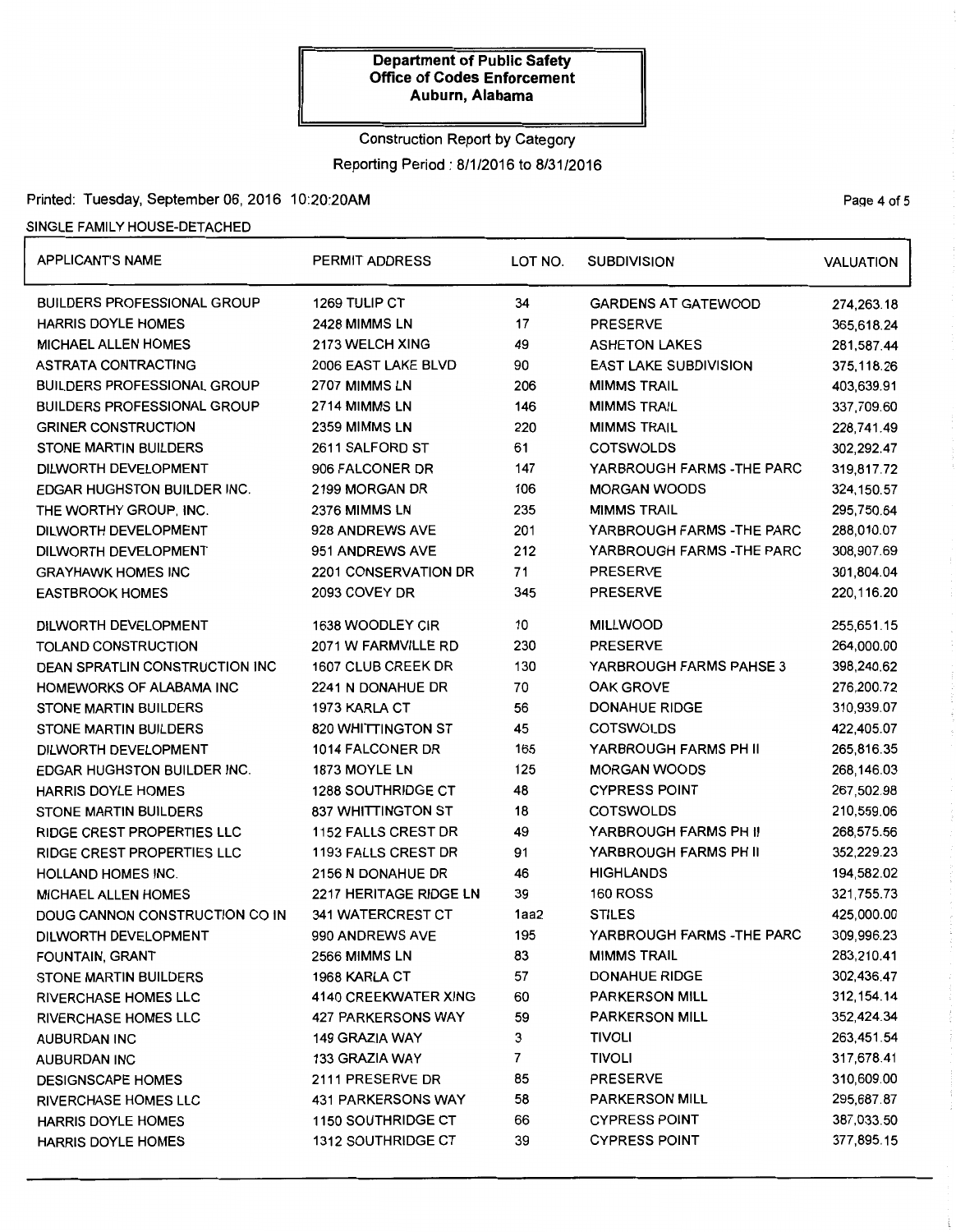## Construction Report by Category

### Reporting Period: 8/1/2016 to 8/31/2016

Printed: Tuesday, September 06, 2016 10:20:20AM

SINGLE FAMILY HOUSE-DETACHED

| <b>APPLICANTS NAME</b>      | <b>PERMIT ADDRESS</b> | LOT NO. | <b>SUBDIVISION</b>    | <b>VALUATION</b> |
|-----------------------------|-----------------------|---------|-----------------------|------------------|
| <b>HARRIS DOYLE HOMES</b>   | 2460 MIMMS LN         | 9       | <b>MIMMS TRAIL</b>    | 213,728.10       |
| <b>HARRIS DOYLE HOMES</b>   | 2440 MIMMS LN         | 14      | <b>MIMMS TRAIL</b>    | 207,584.70       |
| <b>RIVERCHASE HOMES LLC</b> | 415 PARKERSONS WAY    | 9       | <b>PARKERSON MILL</b> | 296.996.89       |
| <b>MICHAEL ALLEN HOMES</b>  | <b>4 KIPLING LN</b>   | 2       | <b>LEGACY</b>         | 229,241.16       |
| $COUNT = 45$                |                       |         |                       | 13.589.259.02    |

TOTAL COUNT= 102

TOTAL VALUATION=

23,137,063.25

Club Plub

PaQe 5 of 5